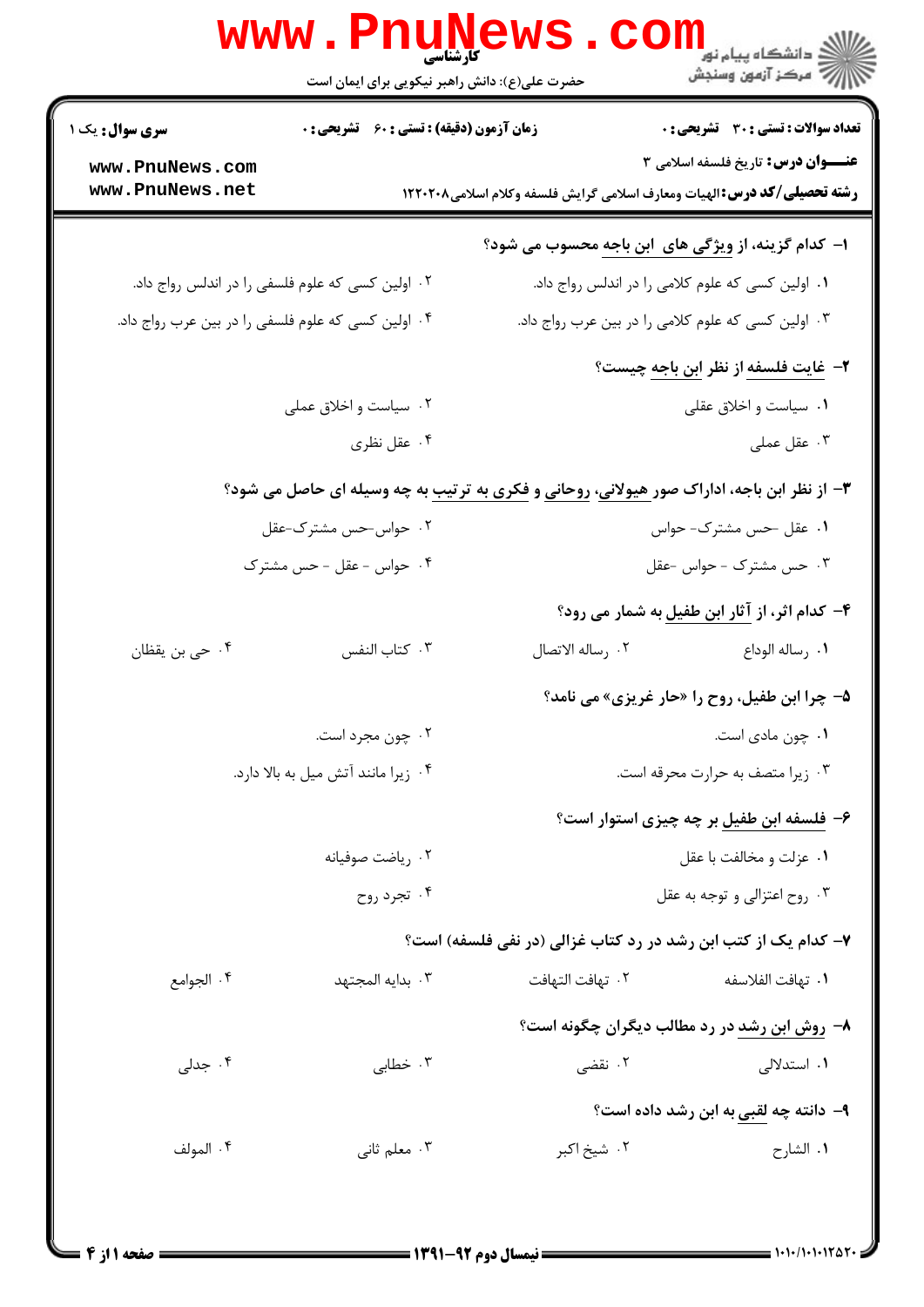|                                                         | <b>www.Pnunews</b><br>حضرت علی(ع): دانش راهبر نیکویی برای ایمان است |                                                                                          | ڪ دانشڪاه پيا <sub>م</sub> نور<br>۾ مرکز آزمون وسنجش    |  |
|---------------------------------------------------------|---------------------------------------------------------------------|------------------------------------------------------------------------------------------|---------------------------------------------------------|--|
| <b>سری سوال : ۱ یک</b>                                  | <b>زمان آزمون (دقیقه) : تستی : 60 ٪ تشریحی : 0</b>                  |                                                                                          | <b>تعداد سوالات : تستی : 30 ٪ تشریحی : 0</b>            |  |
| www.PnuNews.com                                         |                                                                     |                                                                                          | <b>عنـــوان درس:</b> تاریخ فلسفه اسلامی ۳               |  |
| www.PnuNews.net                                         |                                                                     | <b>رشته تحصیلی/کد درس: ا</b> لهیات ومعارف اسلامی گرایش فلسفه وکلام اسلامی۱۲۲۰۲۰۸         |                                                         |  |
|                                                         |                                                                     | ∙ا– ابن رشد کتاب «مقال عن حرکه الجسم السماوی» را در چه زمینه ای تالیف کرده است؟          |                                                         |  |
| ۰۴ کلام                                                 | ۰۳ فقه                                                              | ۰۲ طب                                                                                    | ۰۱ فلسفه و مابعدالطبیعه                                 |  |
|                                                         |                                                                     | 11- كدام گزينه نظر ابن رشد را درمورد رابطه عقل و وحي نشان مي دهد؟                        |                                                         |  |
| ۰۲ تنها ظاهر دین باید تاویل شود.                        |                                                                     |                                                                                          | ٠١ هيچ گونه تاويلي در دين صحيح نيست.                    |  |
| ۰۴ دین را ظاهر و باطن است؛تاویل (دین)ضروری است.         |                                                                     |                                                                                          | ۰۳ هر نوع تاویلی صحیح است.                              |  |
|                                                         |                                                                     |                                                                                          | <b>۱۲</b> – کدام یک از مبادی علم طبیعی، بالعرض است؟     |  |
| ۰۴ وجود                                                 | ۰۳ صورت                                                             | . $\mathsf{S}$ . Then $\mathsf{S}$ and $\mathsf{S}$ and $\mathsf{S}$                     | ۰۱ ماده                                                 |  |
|                                                         |                                                                     | ۱۳- کدام یک از مرکبات ، ترکیب اعضاء آل <sub>ی</sub> محسوب می شود؟                        |                                                         |  |
| ۰۴ جماد                                                 | ۰۳ حیوان                                                            |                                                                                          | ١. مجردات متَّل                                         |  |
|                                                         |                                                                     |                                                                                          | <b>۱۴</b> - کدام <u>نفس</u> ، از ویژه گی های انسان است؟ |  |
| ۰۴ نزوعیه                                               | ۰۳ حاسه                                                             | ۰۲ متخیله                                                                                | ۰۱ ناطقه                                                |  |
|                                                         |                                                                     | 1۵– ا <u>تصال</u> عقل بشری با عقل فعال مطابق با نظر ابن رشد به چه <u>طریقی</u> ممکن است؟ |                                                         |  |
| ۰۲ فقط به طريق هبوطي                                    |                                                                     |                                                                                          | ٠١ فقط به طريق صعودي                                    |  |
| ۰۴ نه به طريق صعودي و نه به طريق هبوطي                  |                                                                     | ۰۳ هم به طريق صعودي و هم به طريق هبوطي                                                   |                                                         |  |
|                                                         |                                                                     | ۱۶- «دلیل عنایت» که ابن رشد معتقد است از قرآن کشف کرده به چه معنایی است؟                 |                                                         |  |
| ۰۲ وجود حیوان و نبات و آسمان و …                        |                                                                     | ۰۱ اختراع خلق                                                                            |                                                         |  |
| ۰۴ علت غایی اشیاء، بهره ور گردیدن انسان از آن اشیاء است |                                                                     | ۰۳ وجود برهان نظم در قرآن                                                                |                                                         |  |
|                                                         |                                                                     | ۱۷- نظر ابن رشد در مورد <u>قرآن و صفات خدا</u> به ترتیب کدام است؟                        |                                                         |  |
| ۰۴ حادث- قدیم                                           | تا قديم – حادث $\cdot$                                              | ۰۲ هر دو قديم اند                                                                        | ۰۱ هر دو حادث اند                                       |  |
|                                                         |                                                                     |                                                                                          | ۱۸– نظر ابن رشد در مورد علم خداوند چیست؟                |  |
| ٢. هم كلى است و هم جزئى است                             |                                                                     |                                                                                          | ۰۱ نه کلی است نه جزئی                                   |  |
|                                                         | ۰۴ فقط جزئی است                                                     |                                                                                          | ۰۳ فقط کلی است                                          |  |
|                                                         |                                                                     | ۱۹- ابن رشد از ق <u>دیم بودن خداوند</u> چه نتیجه ای می گیرد؟                             |                                                         |  |
| ۰۴ قديم بودن انسان                                      | ۰۳ قديم بودن عالَم                                                  | ٠٢ حادث بودن انسان                                                                       | ٠١. حادث بودن عالَم                                     |  |
|                                                         |                                                                     |                                                                                          |                                                         |  |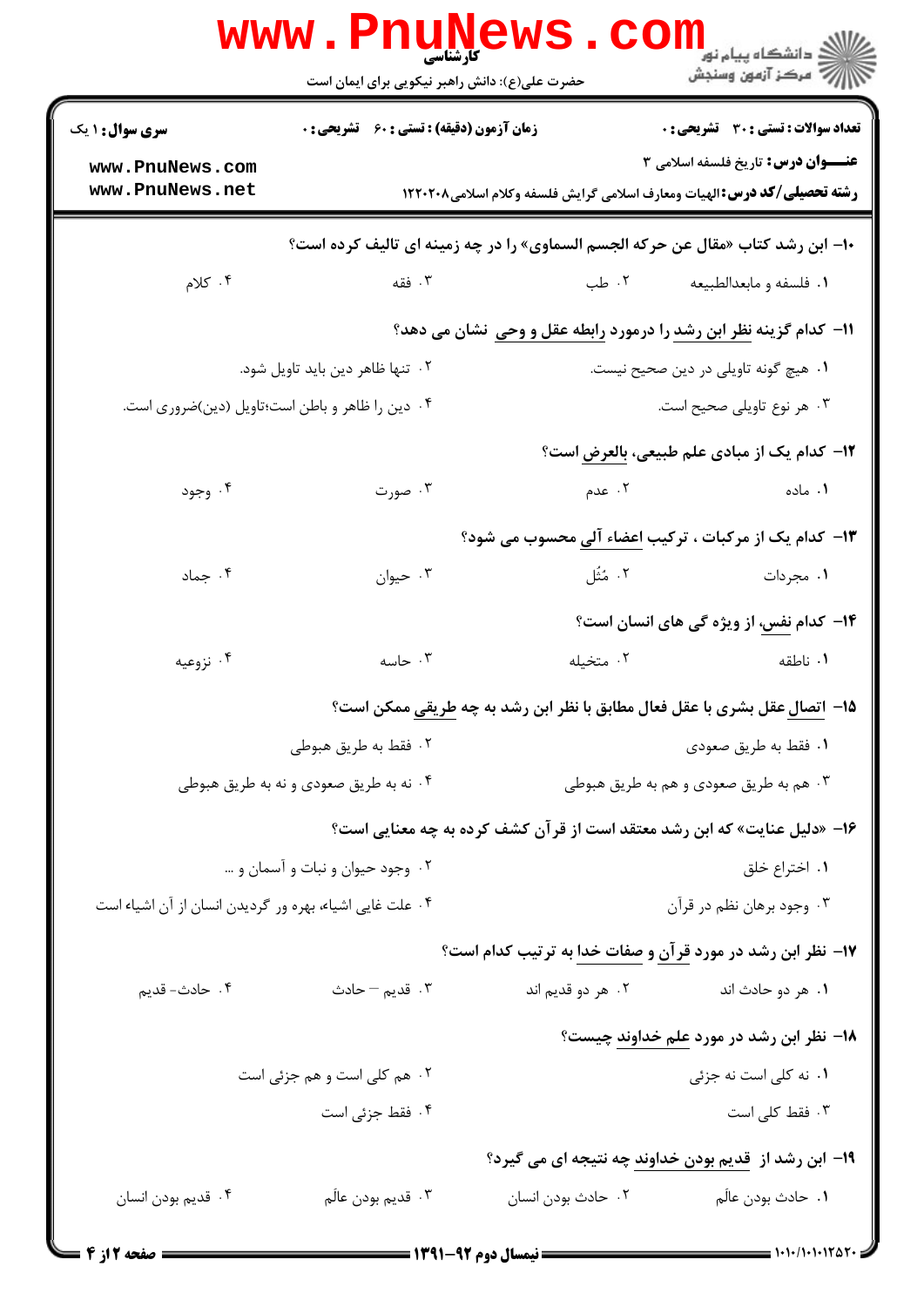| <b>سری سوال : ۱ یک</b>          | <b>زمان آزمون (دقیقه) : تستی : 60 ٪ تشریحی : 0</b>                                                                    |                                 | تعداد سوالات : تستى : 30 قشريحى : 0                                           |
|---------------------------------|-----------------------------------------------------------------------------------------------------------------------|---------------------------------|-------------------------------------------------------------------------------|
| www.PnuNews.com                 |                                                                                                                       |                                 | <b>عنـــوان درس:</b> تاریخ فلسفه اسلامی ۳                                     |
| www.PnuNews.net                 | <b>رشته تحصیلی/کد درس: ا</b> لهیات ومعارف اسلامی گرایش فلسفه وکلام اسلامی۱۲۲۰۲۰۸                                      |                                 |                                                                               |
|                                 |                                                                                                                       |                                 | +۲- کدام معجزه از نظر ابن رشد مورد اعتماد شرع است؟                            |
| ۰۴ عالمانه                      | ۰۳ عامیانه                                                                                                            | ۰۲ ساحرانه                      | ۰۱ عاملانه                                                                    |
|                                 |                                                                                                                       |                                 | <b>۲۱</b> - نظر ابن رشد در مورد قضا و قدر چیست؟                               |
|                                 | ۰۲ نظریه اشاعره                                                                                                       | ٠١. حد وسط (نه جبر و نه اختيار) |                                                                               |
|                                 | ۰۴ نظريه جبريه                                                                                                        |                                 | ۰۳ نظريه معتزله                                                               |
|                                 |                                                                                                                       |                                 | <b>۲۲</b> - بهترین حکومت از نگاه ابن رشد کدام است؟                            |
| ۰۴ استبدادی گروهی               | ۰۳ استبدادی فردی                                                                                                      | ۰۲ جمهوری                       | ۰۱ پادشاهی                                                                    |
|                                 |                                                                                                                       |                                 | ٢٣- جنبه مهم «مقدمه» ابن خلدون چيست؟                                          |
| ۰۴ فرهنگی                       | ۰۳ اجتماعی                                                                                                            | ۰۲ تاریخی                       | ۰۱ سیاسی                                                                      |
|                                 | ۲۴- به نظر ابن خلدون در دوران عمر یک دولت، کدام نسل به شهر نشینی روی می آورد؟                                         |                                 |                                                                               |
| ۰۴ نسل چهارم                    | ۰۳ نسل سوم                                                                                                            | ۰۲ نسل دوم                      | ٠١ نسل اول                                                                    |
|                                 |                                                                                                                       |                                 | <b>۲۵</b> – ابن خلدون کدام عوامل را در <u>زندگی اجتماعی</u> مردم مهم می داند؟ |
|                                 | ۰۲ عامل اقتصادی و علمی                                                                                                | ٠١ عامل اجتماعي و اقتصادي       |                                                                               |
|                                 | ۰۴ عامل اقتصادی و دفاعی                                                                                               | ۰۳ عامل دفاعی و فرهنگی          |                                                                               |
|                                 |                                                                                                                       |                                 | ۲۶– سیر تاریخ از نظر ابن خلدون چگونه است؟                                     |
| ۰۴ اقتصادی                      | ۰۳ نظامی                                                                                                              | ۰۲ سیاسی                        | ۰۱ جبری                                                                       |
|                                 |                                                                                                                       |                                 | ۲۷– طرز فکر یک ملت از دیدگاه ابن خلدون به چه عواملی بستگی دارد؟               |
|                                 | ۰۲ هوا–معيشت– نژاد–اقتدا–محاربه                                                                                       | ٠١ نژاد-هوا-معيشت-اقتدا-فرهنگ   |                                                                               |
| ۰۴ هوا-معیشت- نژاد-تاریخ-محاربه |                                                                                                                       |                                 | ۰۳ هوا-سياست- نژاد-اقتدا-محاربه                                               |
|                                 | <b>۲۸</b> - ابن خلدون عبارت «آدمی از حریم سرور خود حمایت کند و برای پیروزی او بکوشد» را در تعریف کدام واژه آورده است؟ |                                 |                                                                               |
| ۰۴ محاربه                       | ۰۳ عصبیت                                                                                                              | ۰۲ نژاد                         | ۱. همخونی                                                                     |
|                                 | ۲۹- ابن خلدون در بیان جبر اجتماعی در کتاب خود به کدام اندیشمند غربی شباهت دارد؟                                       |                                 |                                                                               |
| ۰۴ دکارت                        | ۰۳ دورکیم                                                                                                             | ۰۲ گابریل تارد                  | ۰۱ کانت                                                                       |